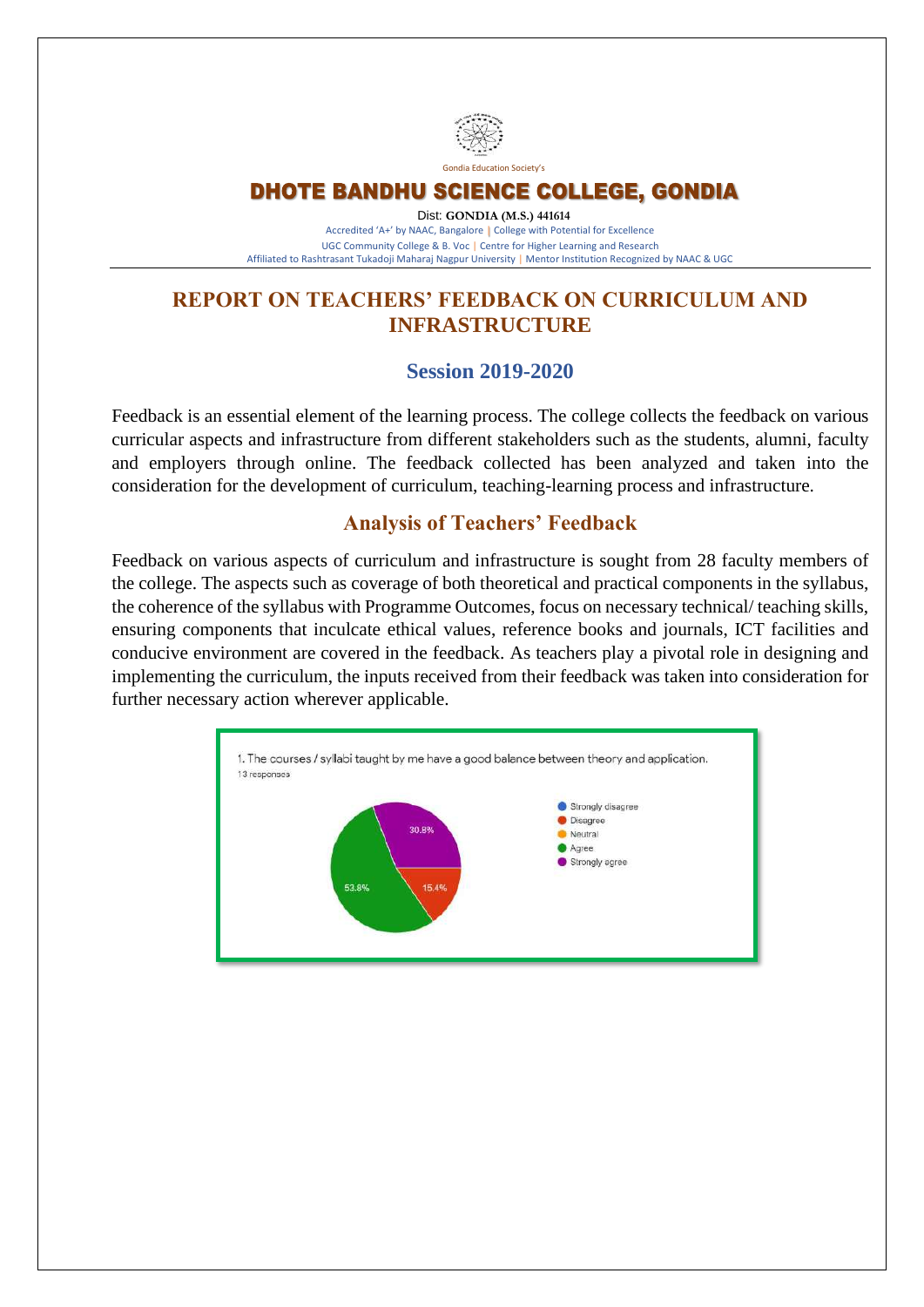



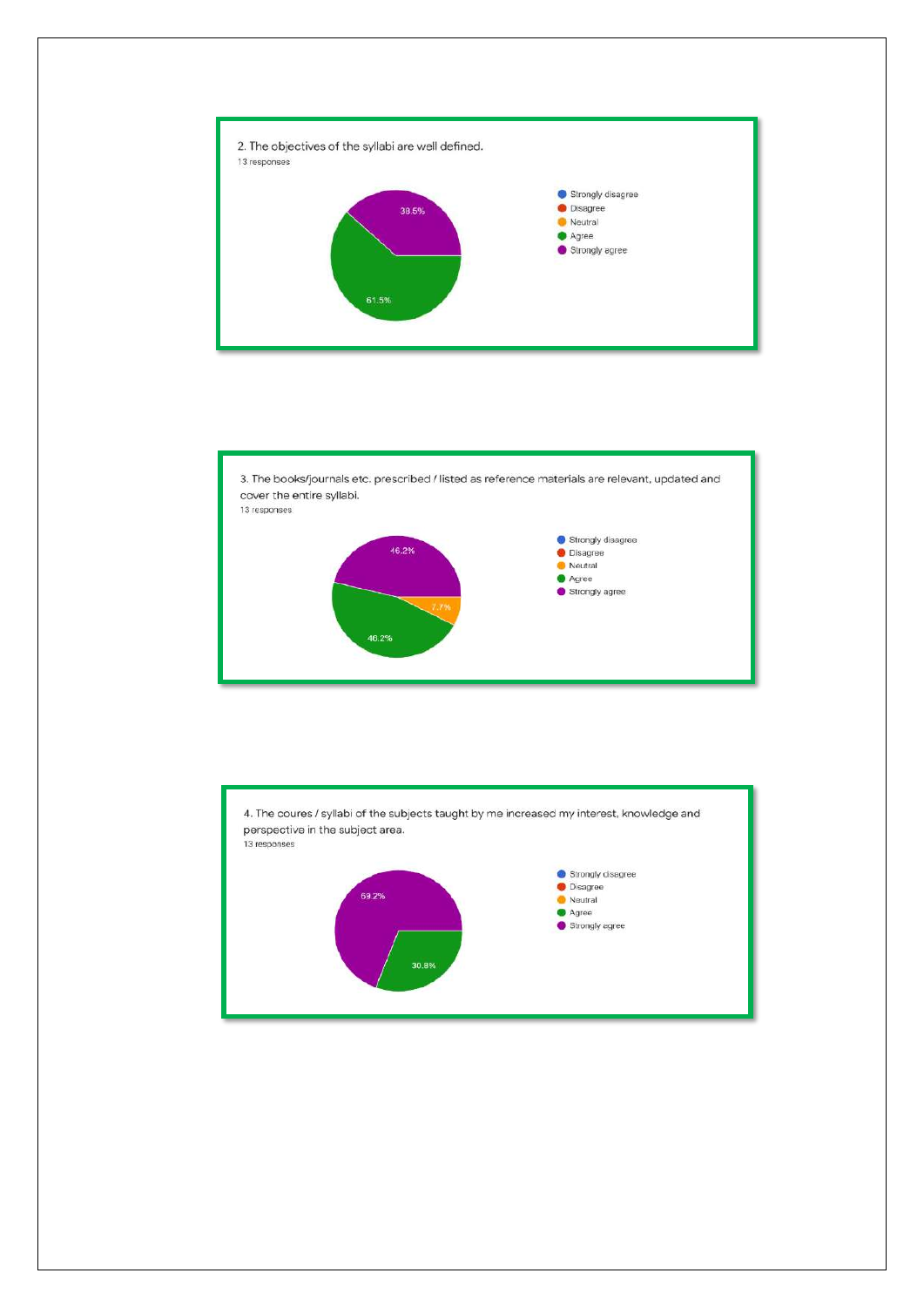



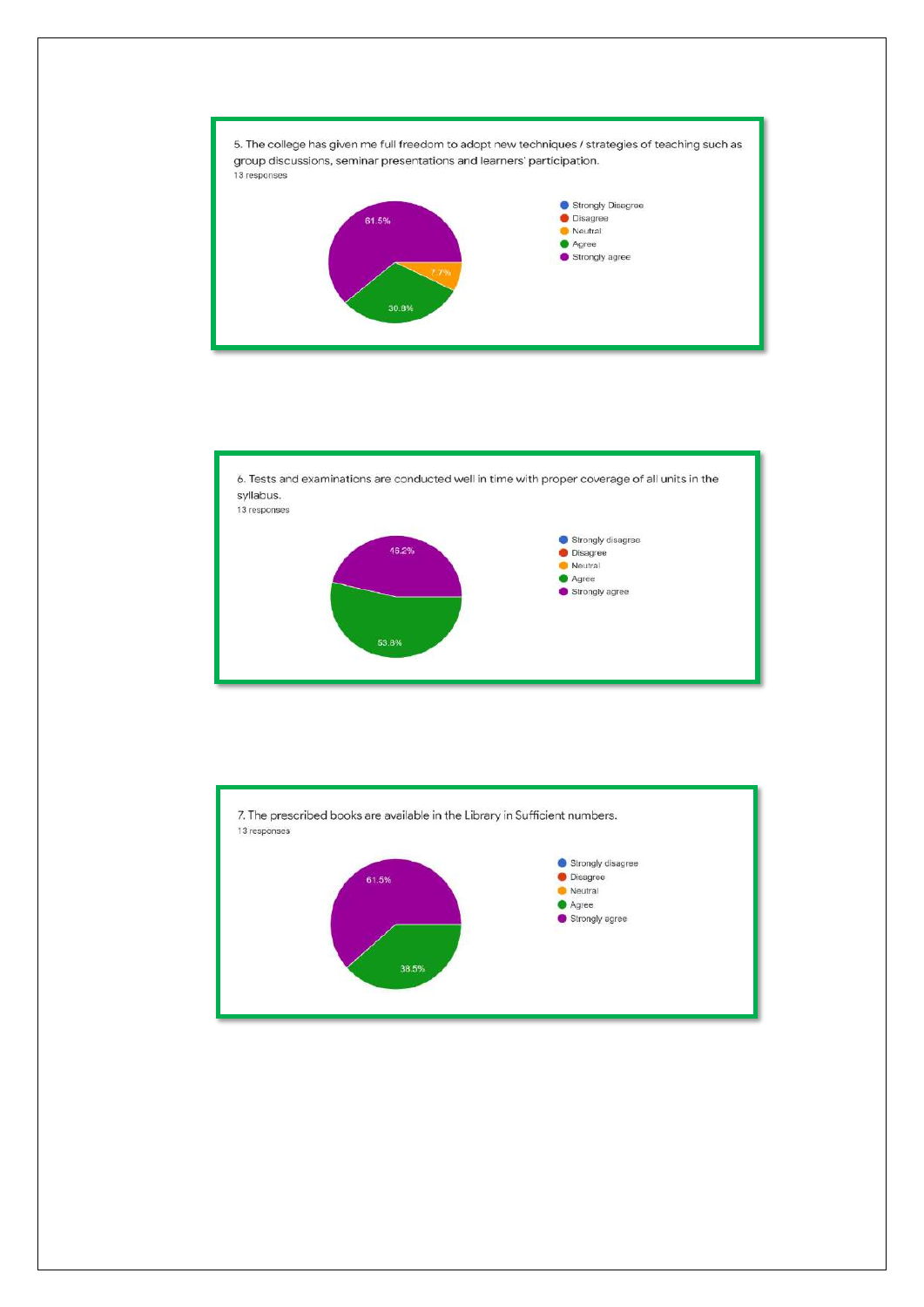



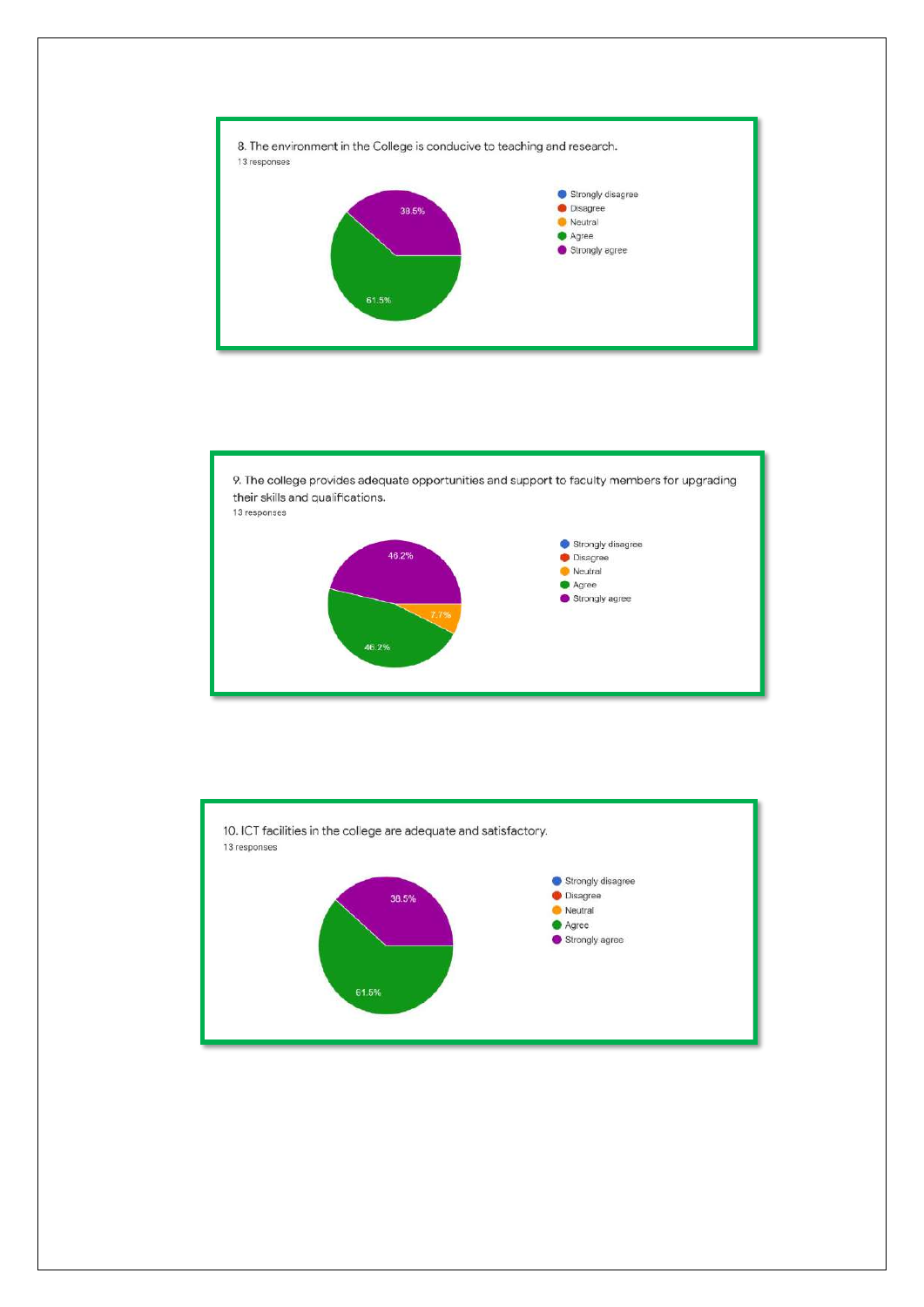



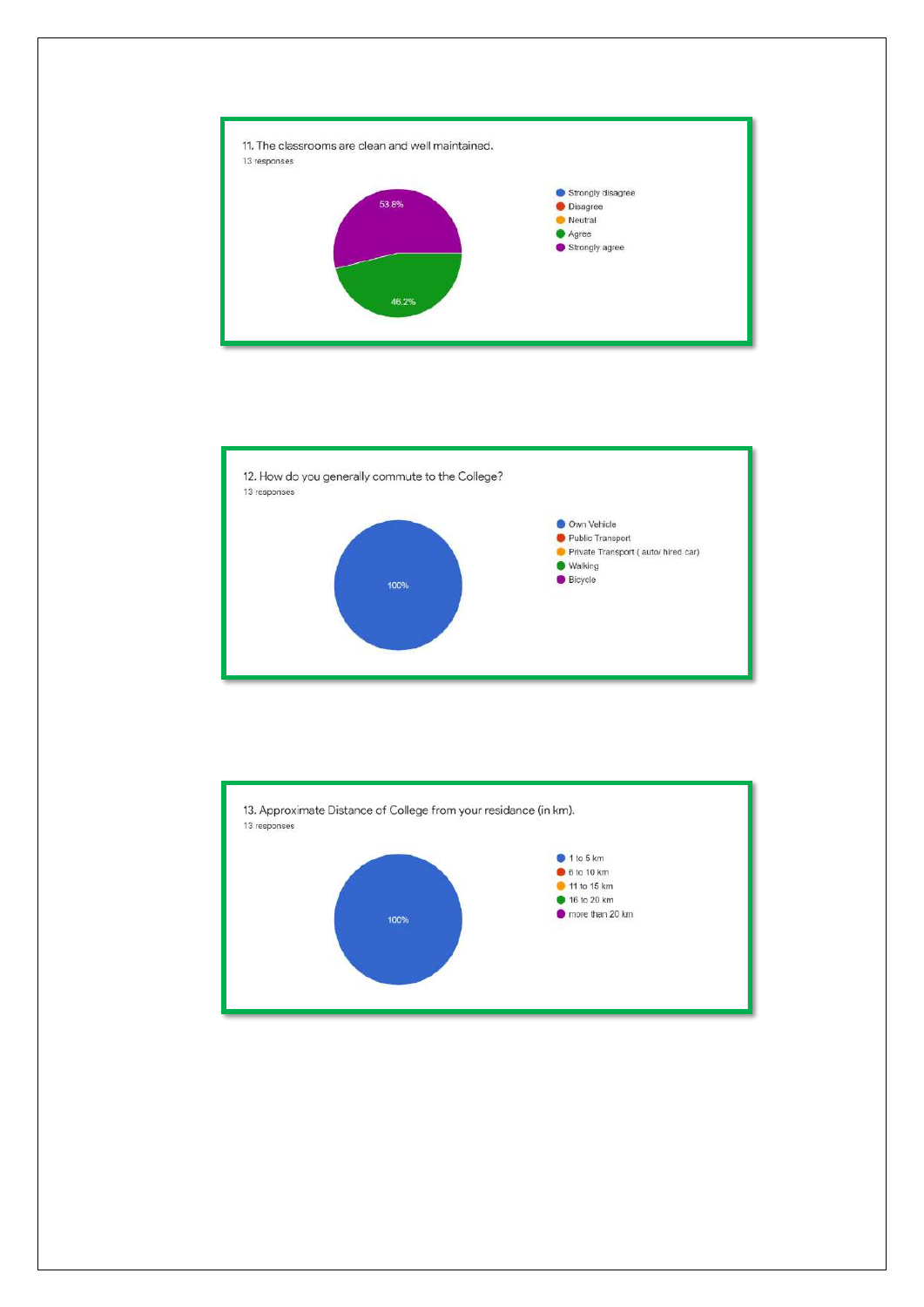|   |                                                                         |  | e | Send | $\mathbf{R}$ |
|---|-------------------------------------------------------------------------|--|---|------|--------------|
| ⊞ | Foodback From Toachers 2019-20 [ ] 12                                   |  |   |      |              |
|   | <b>CONTRACTOR</b><br><b>Questions</b><br>Responses <b>D</b><br>Sentings |  |   |      |              |
|   | 12 responses.                                                           |  |   |      |              |
|   | $141$                                                                   |  |   |      |              |
|   | :600                                                                    |  |   |      |              |
|   | Nothing to Suggest<br>Everything is perfect!                            |  |   |      |              |
|   | The cabinets of the computer of classrooms should be clean.             |  |   |      |              |
|   | No suggestions                                                          |  |   |      |              |
|   | Provide drinking water factities at each tiloca for students.           |  |   |      |              |
|   |                                                                         |  |   |      |              |
|   | <b>COLL</b><br>Not Any                                                  |  |   |      |              |
|   | <b>Nothing</b>                                                          |  |   |      |              |
|   |                                                                         |  |   |      |              |

All the teachers appeared happy about the syllabus. They felt that the syllabus was capable of enabling the students in coping with the present needs. The general aspects of the second section of the feedback clearly proved that the teaching community was happy in the institution and they had no complaints**.**



## **Specimen of the feedback form received from Teachers**

The sample of feedback form is given below.

Link[-https://forms.gle/3KpRZg8EbrbTv7Yp6](https://forms.gle/3KpRZg8EbrbTv7Yp6)

## **Sample Filled-in Feedback Form of Students**

#### **Students filled-in sample form no. 1**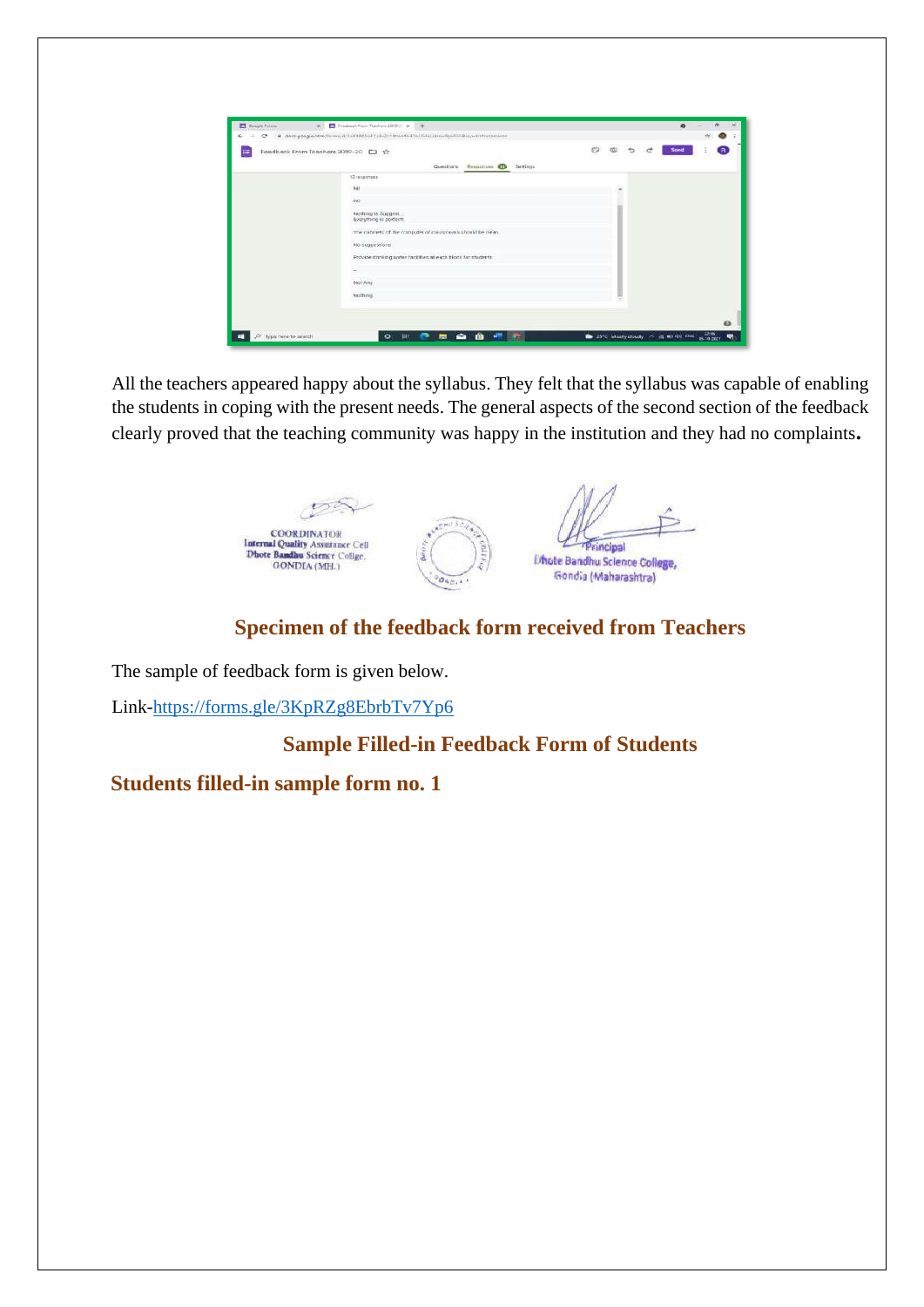# Dhote Bandhu Science College, Gondia

STUDENT FEEDBACK FORM 2019-20

Programme Name: B.Sc., B.C.A & M. \*

Dear Student, You are requested to give your frank and objective opinion about the teaching of faculty on under mentioned points. It will help us to improve and maintain the quality of teaching, Your response will be kept confidential. Rank each point on a five point scale.

Thanks for giving us to that wonderful platform for teaching and improve our skills.i don't have any queries about e-learning process it will be good for us. teachers communication skills and learning skills are excellent ya I have problem with these online system but now I learn something new and I am agree with these systems. Thankss sir

Email address \*

rc678029@gmail.com

Name of the student "

Ritik Rajesh Chauhan

Class & Group \*

з

Mobile No. "

7038083973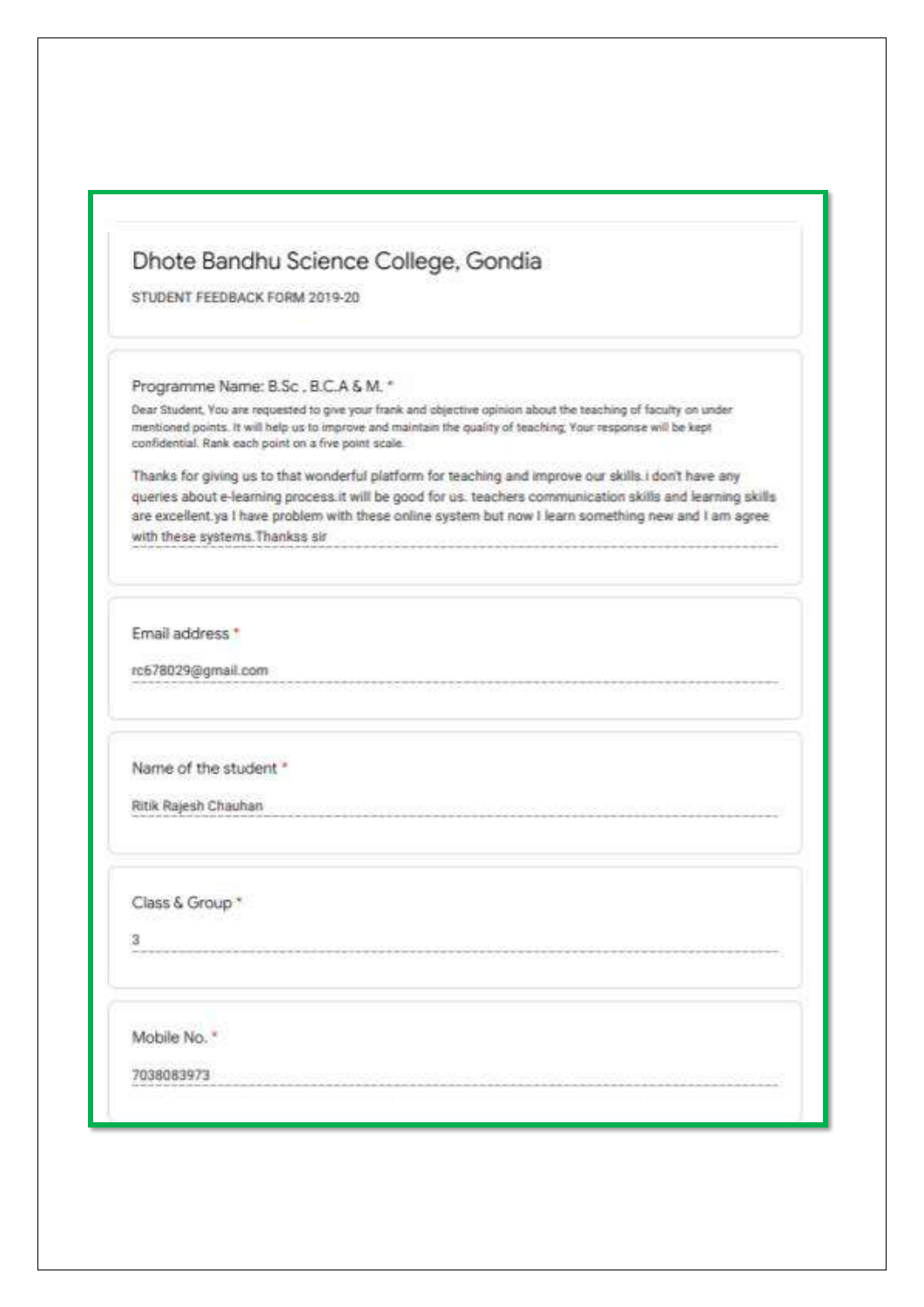| 3/22/22, 11:44 AM                         | Dhote Bandhu Science College: Gondia                               |
|-------------------------------------------|--------------------------------------------------------------------|
|                                           | 1-Arrival of teacher on time for delivering lecture / practical. * |
| Excellent<br>о                            |                                                                    |
| Very Good                                 |                                                                    |
| Good                                      |                                                                    |
| Satisfactory                              |                                                                    |
| Average                                   |                                                                    |
| 2-Teacher's Regularity and Punctuality. * |                                                                    |
| Excellent                                 |                                                                    |
| Very good                                 |                                                                    |
| Good                                      |                                                                    |
| Satisfactory.                             |                                                                    |
| Average                                   |                                                                    |
| 3-Teacher's Communication Skill. *        |                                                                    |
| <b>C</b> Excellent                        |                                                                    |
| Very good                                 |                                                                    |
| Good                                      |                                                                    |
| Satisfactory                              |                                                                    |
| Average                                   |                                                                    |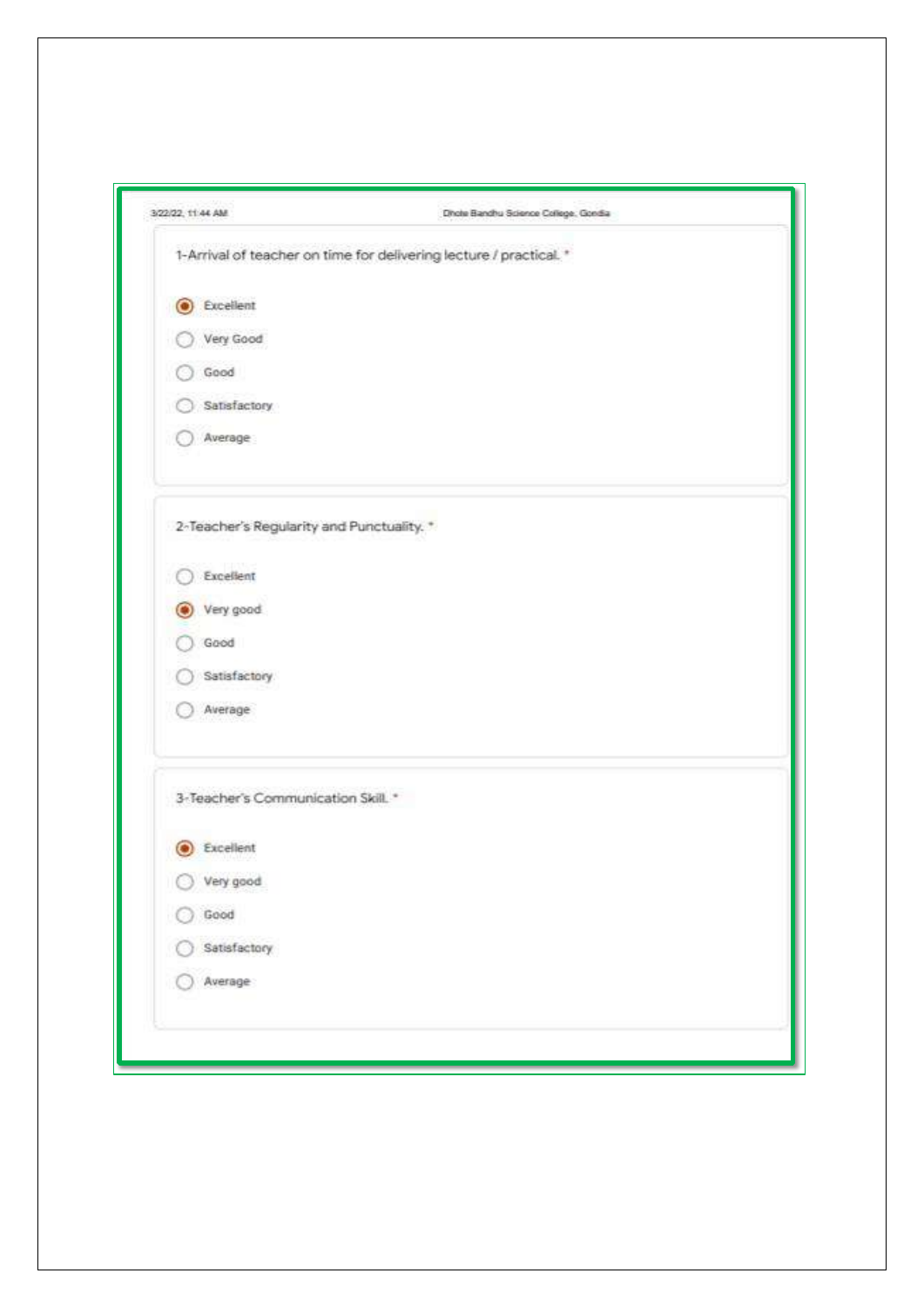| 3/22/22, 11:44 AM                | Dhote Bandhu Science College, Gondia                                                  |
|----------------------------------|---------------------------------------------------------------------------------------|
|                                  | 4-Usage of white interactive board -Teacher's computer / IT skills. *                 |
| Excellent                        |                                                                                       |
| Very Good                        |                                                                                       |
| Good                             |                                                                                       |
| Satisfactory                     |                                                                                       |
| Average<br>O                     |                                                                                       |
| 5-Teacher's Subject Knowledge. * |                                                                                       |
| Excellent<br>O                   |                                                                                       |
| Very good                        |                                                                                       |
| Good                             |                                                                                       |
| Satisfactory                     |                                                                                       |
| Average                          |                                                                                       |
|                                  | 6-Ability to bring conceptual clarity and promotion of thinking ability by teacher. * |
| Excellent                        |                                                                                       |
| Very good<br>$\circ$             |                                                                                       |
| Good                             |                                                                                       |
| Satisfactory                     |                                                                                       |
| Average                          |                                                                                       |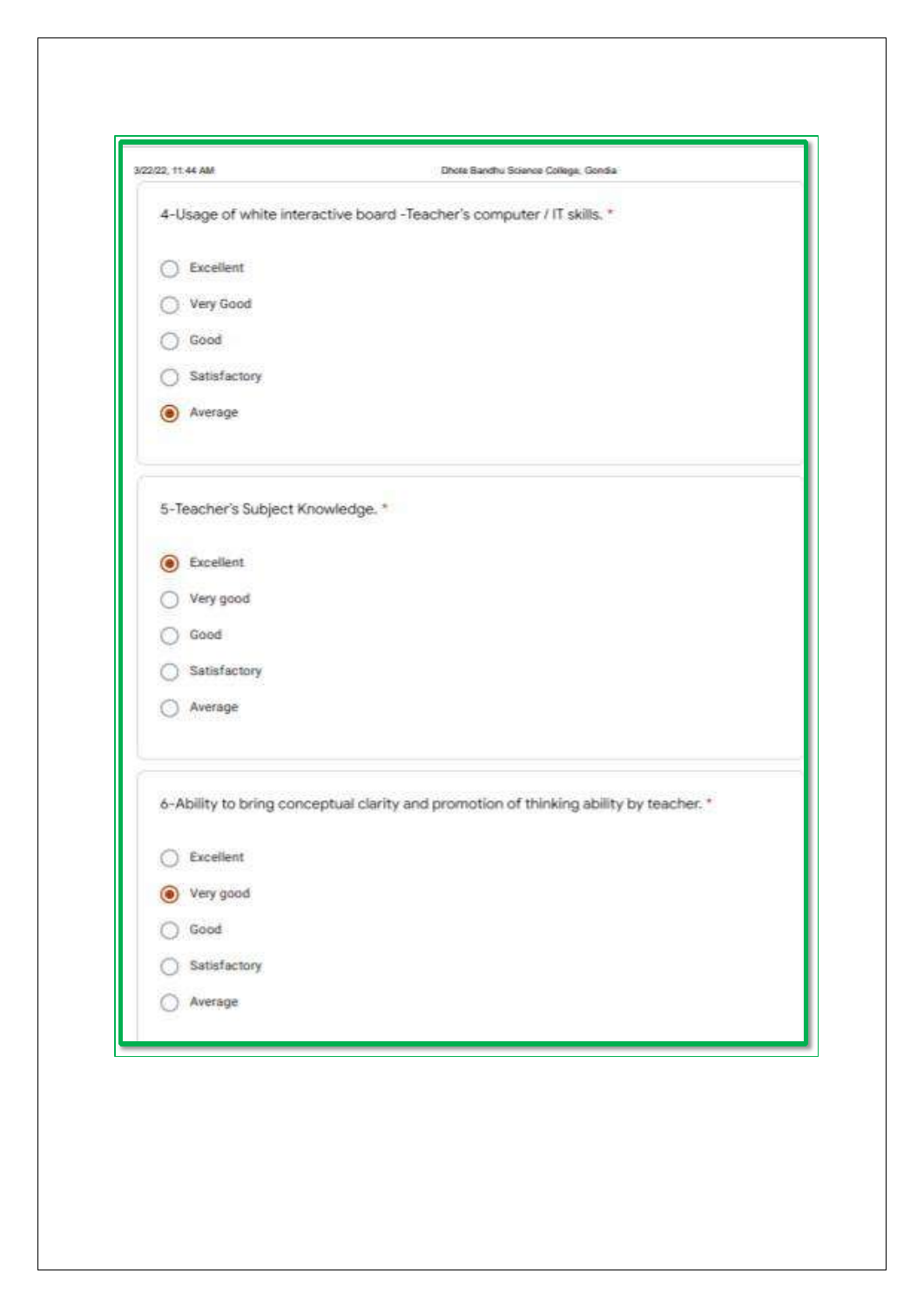| 3/22/22 11:44 AM         | Dhote Bandhu Science College, Gondia                                                            |
|--------------------------|-------------------------------------------------------------------------------------------------|
| 7-Motivation provided. * |                                                                                                 |
| Excellent<br>О           |                                                                                                 |
| Very good                |                                                                                                 |
| Good                     |                                                                                                 |
| Satisfactory             |                                                                                                 |
| Average                  |                                                                                                 |
|                          | 8-Teacher Interaction and guidance outside of the class, clarification of doubts idifficulties. |
| Excellent                |                                                                                                 |
| Very good                |                                                                                                 |
| Good                     |                                                                                                 |
| Satisfactory             |                                                                                                 |
| Average                  |                                                                                                 |
|                          | 9-Completion and Coverage of course before examination. *                                       |
| Excellent                |                                                                                                 |
| Very good                |                                                                                                 |
| Good                     |                                                                                                 |
| Satisfactory<br>C        |                                                                                                 |
| Average                  |                                                                                                 |
|                          |                                                                                                 |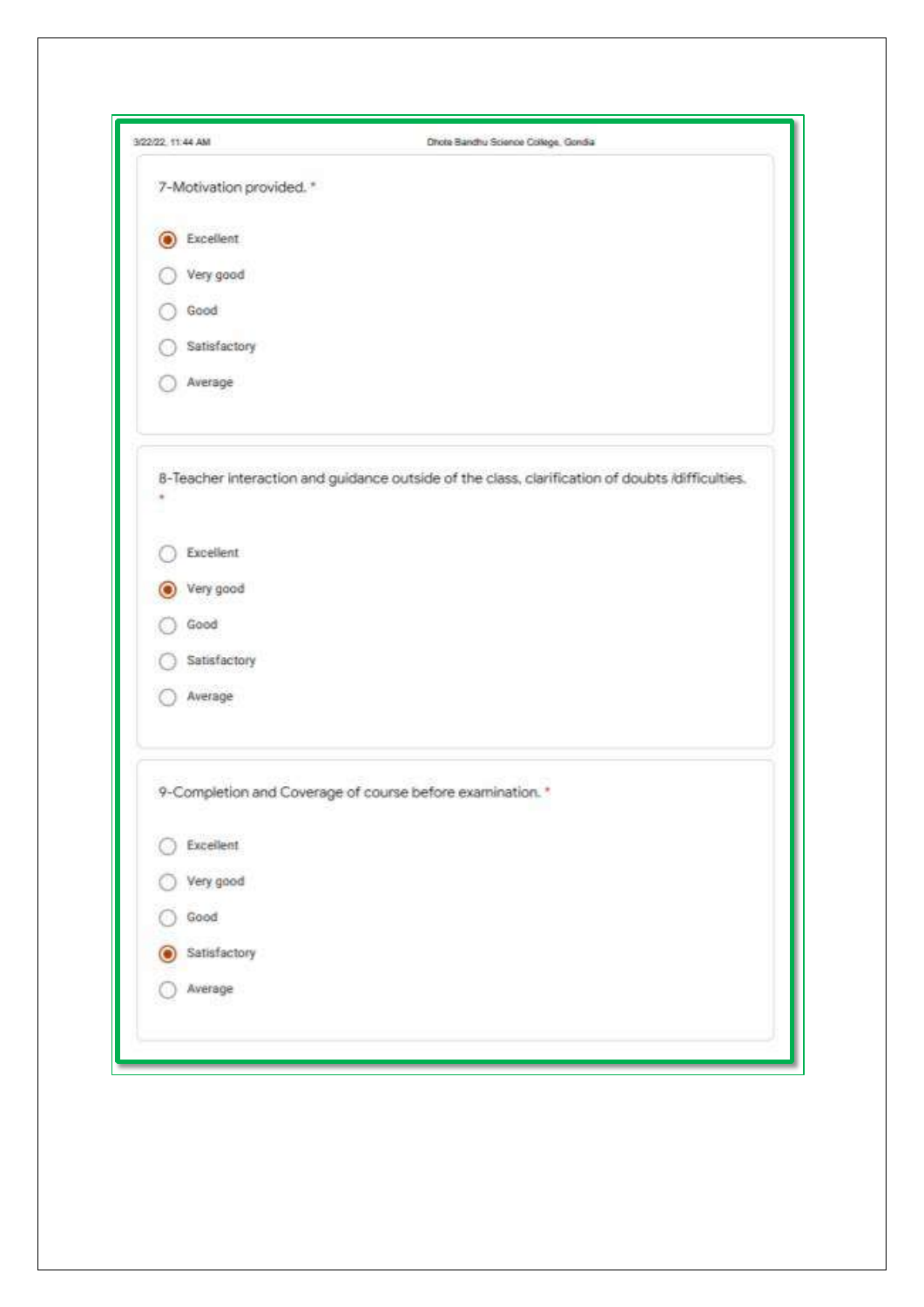| 3/22/22, 11:44 AM                   | Dhote Bandhu Science College, Gondia                                                                                                                                   |
|-------------------------------------|------------------------------------------------------------------------------------------------------------------------------------------------------------------------|
| 10-Teacher's overall performance. * |                                                                                                                                                                        |
| Excellent                           |                                                                                                                                                                        |
| Very good                           |                                                                                                                                                                        |
| Good                                |                                                                                                                                                                        |
| Satisfactory                        |                                                                                                                                                                        |
| Average                             |                                                                                                                                                                        |
|                                     | 11-Online Learning (E-Learning Platform) during the COVID-19 Pandemic *                                                                                                |
| Satisfied                           |                                                                                                                                                                        |
| Not Satisfied                       |                                                                                                                                                                        |
| es<br>No<br>Maybe                   | 12- Have you downloaded the subject E- content uploaded in the E-tutorial section of<br>college website? Visited http://vidyamitra.infibnet.ac.in/ for online learning |
| videos *<br>Yës:                    | 13- Do you face any problem related to understanding of topics given in E-tutorial & online                                                                            |
| No                                  |                                                                                                                                                                        |
|                                     |                                                                                                                                                                        |
|                                     |                                                                                                                                                                        |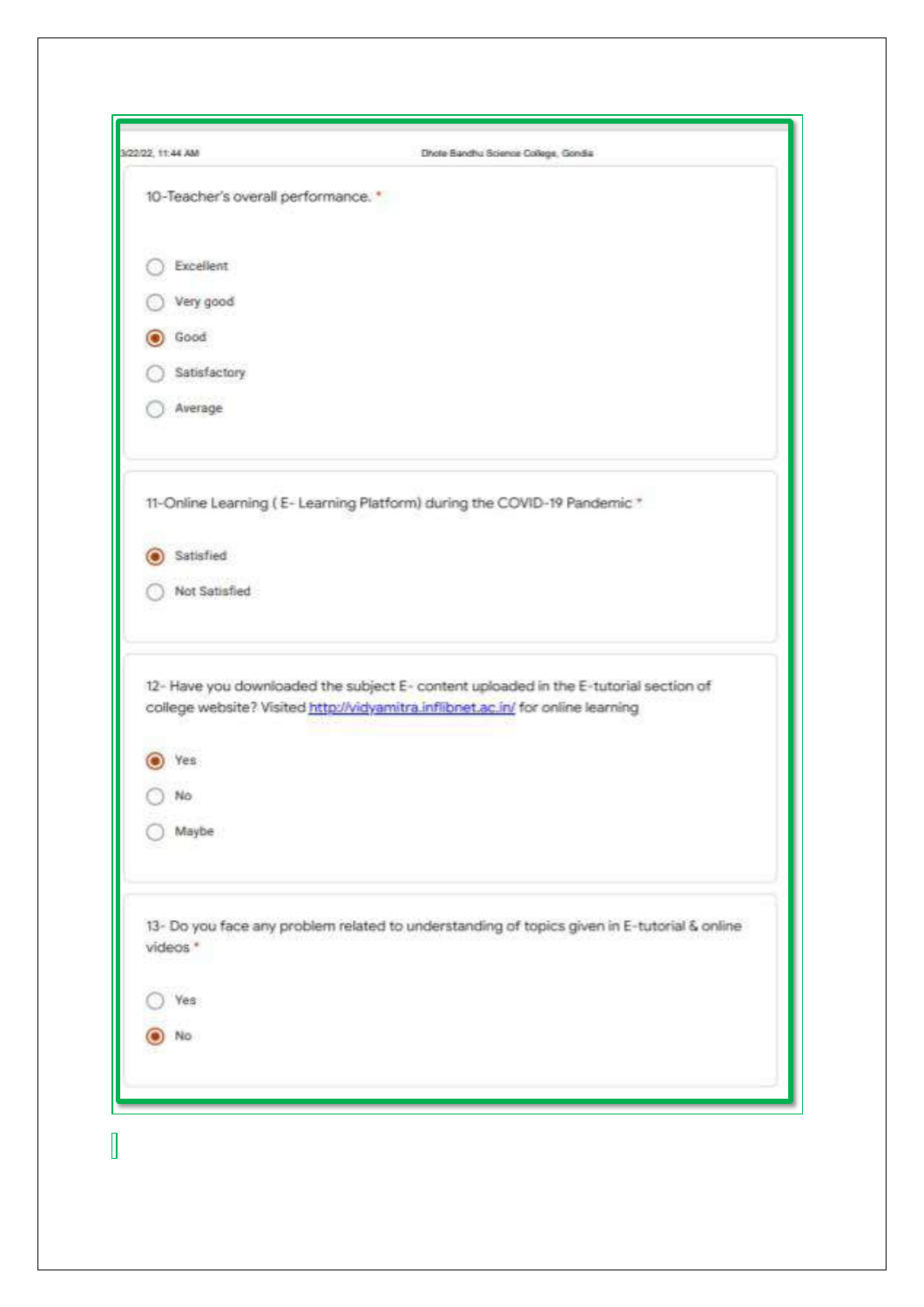# **Students sample form no. 2**

| 3/22/22 11:43 AM                                                                                   | Dhola Bandhu Science College, Gondia                                                                                                                                                                                              |
|----------------------------------------------------------------------------------------------------|-----------------------------------------------------------------------------------------------------------------------------------------------------------------------------------------------------------------------------------|
| STUDENT FEEDBACK FORM 2019-20                                                                      | Dhote Bandhu Science College, Gondia                                                                                                                                                                                              |
| Programme Name: B.Sc., B.C.A & M. *<br>confidential. Rank each point on a five point scale.<br>Ok. | Dear Student, You are requested to give your frank and objective opinion about the teaching of faculty on under-<br>mentioned points. It will help us to improve and maintain the quality of teaching; Your response will be kept |
| Email address *<br>ektabakhtani1782@gmail.com                                                      |                                                                                                                                                                                                                                   |
| Name of the student<br>Ekta Sunilkumar Bakhtani                                                    |                                                                                                                                                                                                                                   |
| Class & Group *<br>6                                                                               |                                                                                                                                                                                                                                   |
| Mobile No. *<br>7875656999                                                                         |                                                                                                                                                                                                                                   |
|                                                                                                    |                                                                                                                                                                                                                                   |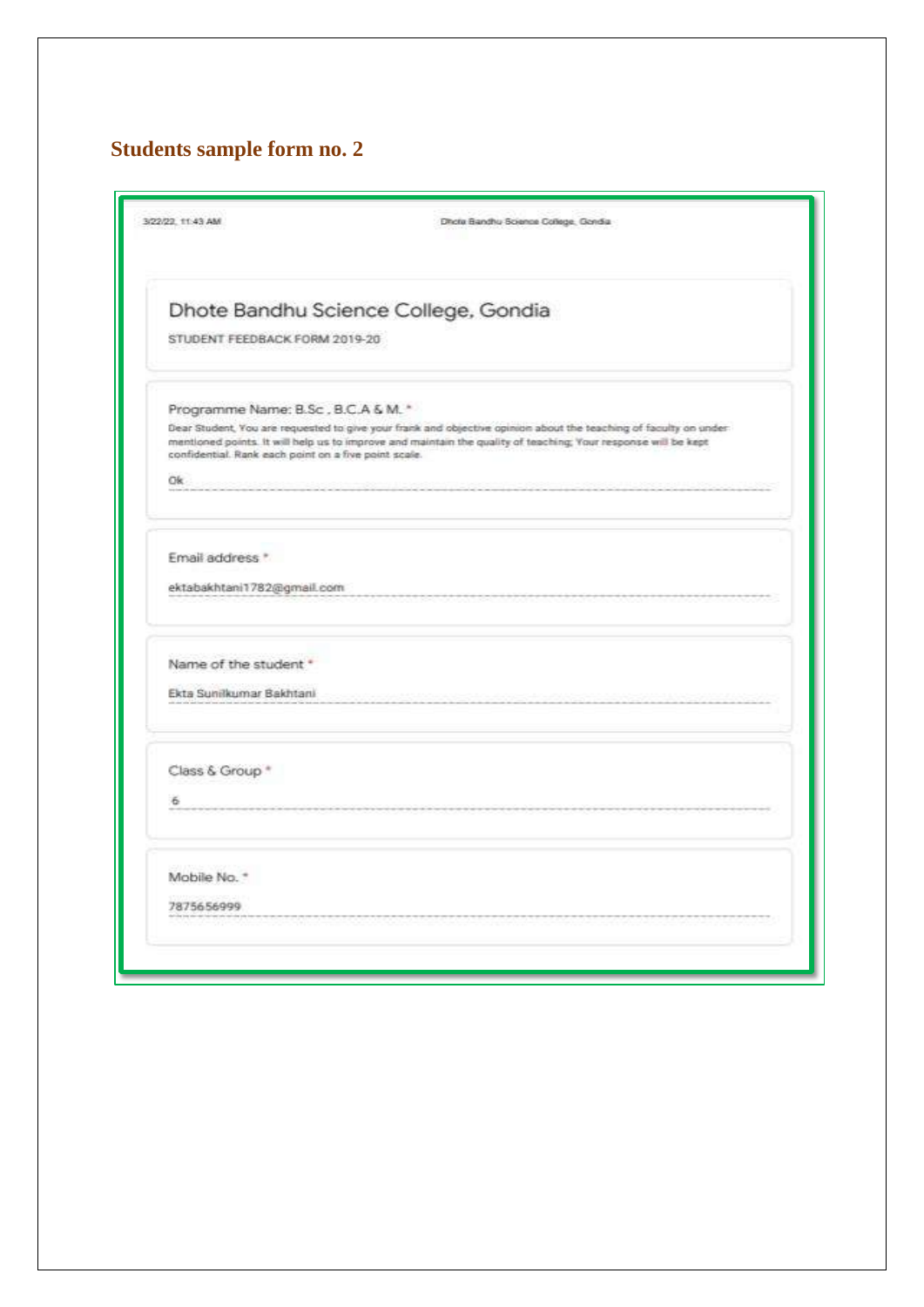| 3/22/22, 11:43 AM                         | Dhota Bandhu Science College, Gondia                               |
|-------------------------------------------|--------------------------------------------------------------------|
|                                           | 1-Arrival of teacher on time for delivering lecture / practical. * |
| C Excellent                               |                                                                    |
| Very Good                                 |                                                                    |
| Good                                      |                                                                    |
| Satisfactory                              |                                                                    |
| Average                                   |                                                                    |
| 2-Teacher's Regularity and Punctuality. * |                                                                    |
| Excellent<br>$\bullet$                    |                                                                    |
| Very good                                 |                                                                    |
| Good                                      |                                                                    |
| Satisfactory                              |                                                                    |
| Average                                   |                                                                    |
| 3-Teacher's Communication Skill. *        |                                                                    |
| <b>C</b> Excellent                        |                                                                    |
| Very good                                 |                                                                    |
| Good                                      |                                                                    |
| Satisfactory                              |                                                                    |
| Average                                   |                                                                    |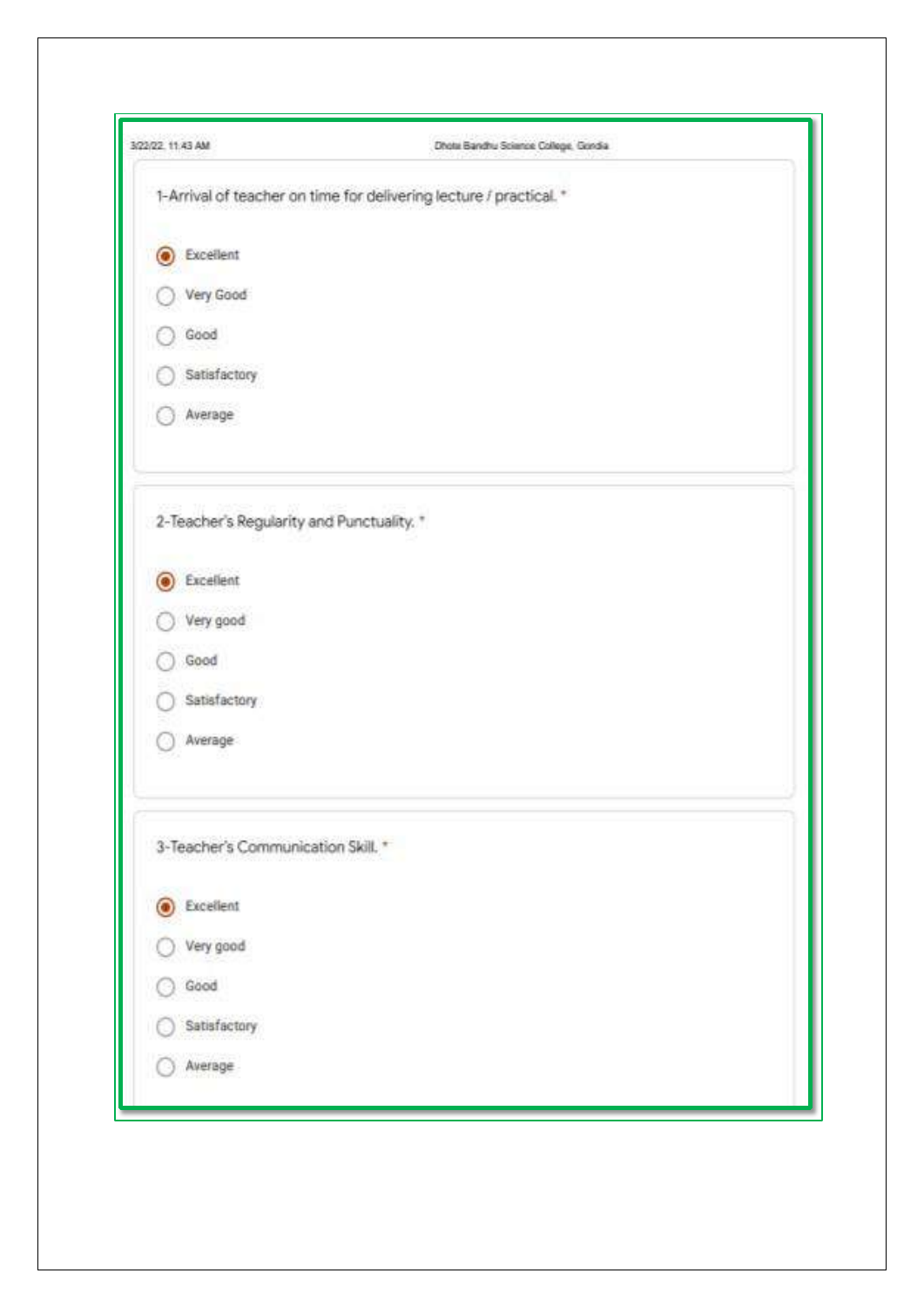| 3/22/22, 11:43 AM                | Dhote Bandhu Science College, Gondia                                                  |
|----------------------------------|---------------------------------------------------------------------------------------|
|                                  | 4-Usage of white interactive board -Teacher's computer / IT skills. *                 |
| Excellent                        |                                                                                       |
| Very Good                        |                                                                                       |
| Good<br>О                        |                                                                                       |
| Satisfactory                     |                                                                                       |
| Average                          |                                                                                       |
| 5-Teacher's Subject Knowledge. * |                                                                                       |
| Excellent                        |                                                                                       |
| Very good                        |                                                                                       |
| Good                             |                                                                                       |
| Satisfactory                     |                                                                                       |
| Average                          |                                                                                       |
|                                  | 6-Ability to bring conceptual clarity and promotion of thinking ability by teacher. * |
| Excellent                        |                                                                                       |
| Very good                        |                                                                                       |
| Good                             |                                                                                       |
| Satisfactory                     |                                                                                       |
| Average                          |                                                                                       |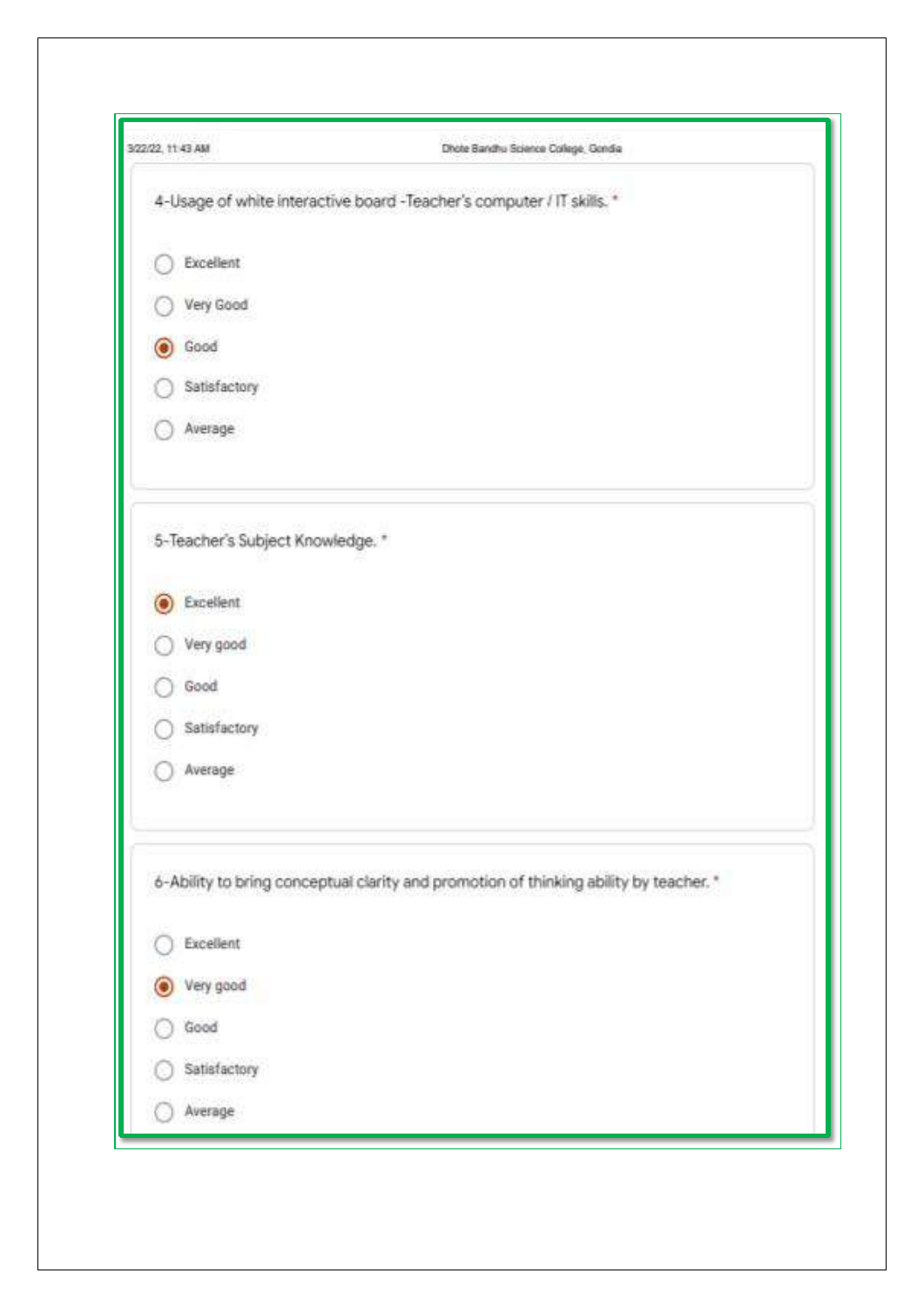| 3/22/22, 11:43 AM        | Dhota Bandhu Science College, Gondia                                                            |
|--------------------------|-------------------------------------------------------------------------------------------------|
| 7-Motivation provided. * |                                                                                                 |
| Excellent<br>O           |                                                                                                 |
| Very good                |                                                                                                 |
| Good                     |                                                                                                 |
| Satisfactory             |                                                                                                 |
| Average                  |                                                                                                 |
| ٠                        | 8-Teacher interaction and guidance outside of the class, clarification of doubts /difficulties. |
| Excellent                |                                                                                                 |
| Very good                |                                                                                                 |
| Good                     |                                                                                                 |
| Satisfactory             |                                                                                                 |
| Average                  |                                                                                                 |
|                          | 9-Completion and Coverage of course before examination. *                                       |
| Excellent                |                                                                                                 |
| Very good                |                                                                                                 |
| Good                     |                                                                                                 |
| Satisfactory             |                                                                                                 |
| Average                  |                                                                                                 |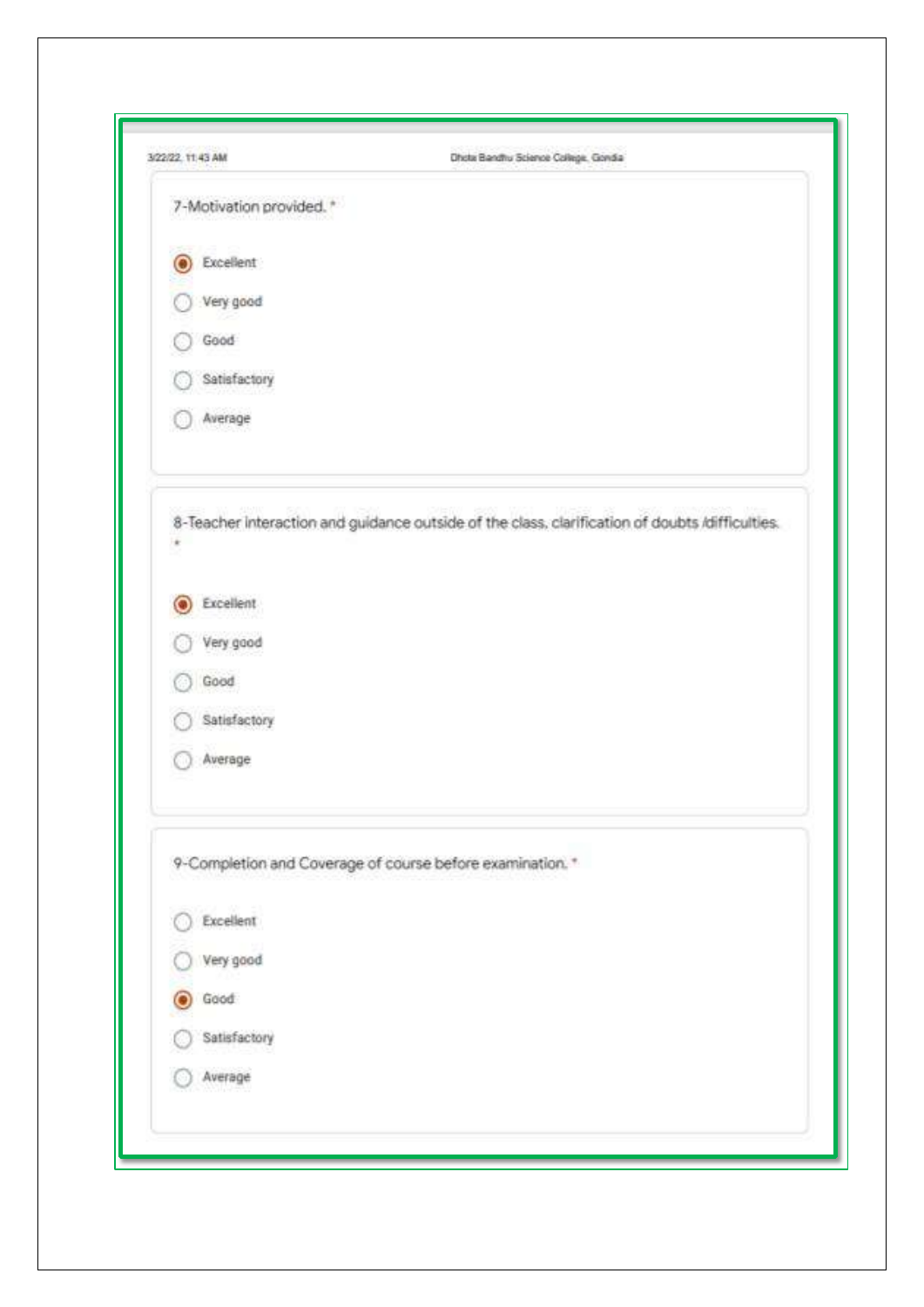| 3/22/22, 11:43 AM                   | Dhote Bandhu Science College, Gondia                                                                                      |
|-------------------------------------|---------------------------------------------------------------------------------------------------------------------------|
| 10-Teacher's overall performance. * |                                                                                                                           |
| Excellent                           |                                                                                                                           |
| Very good                           |                                                                                                                           |
| Good                                |                                                                                                                           |
| Satisfactory                        |                                                                                                                           |
| Average                             |                                                                                                                           |
|                                     | 11-Online Learning (E-Learning Platform) during the COVID-19 Pandemic *                                                   |
| Satisfied                           |                                                                                                                           |
| Not Satisfied                       |                                                                                                                           |
| Yes<br>Nю<br>Maybe                  | college website? Visited http://vidyamitra.inflibnet.ac.in/ for online learning                                           |
| videos <sup>+</sup>                 | 13- Do you face any problem related to understanding of topics given in E-tutorial & online                               |
| Yes                                 |                                                                                                                           |
| No.                                 |                                                                                                                           |
|                                     | https://docs.google.com/tinns/d/1ObRWK2Ln9eNgARO4g_plUyq-P0E_48Gms8e4TPt/3YBladd#resporse=ACYOBNNXKTTk2s1PtjAAyagomjPF 56 |
| 3/23/22, 11:43 AM                   | Dixie Barsitu Science Cultupe, Gunda<br>This content is nether created nor endorsed by Google.                            |
|                                     | Google Forms                                                                                                              |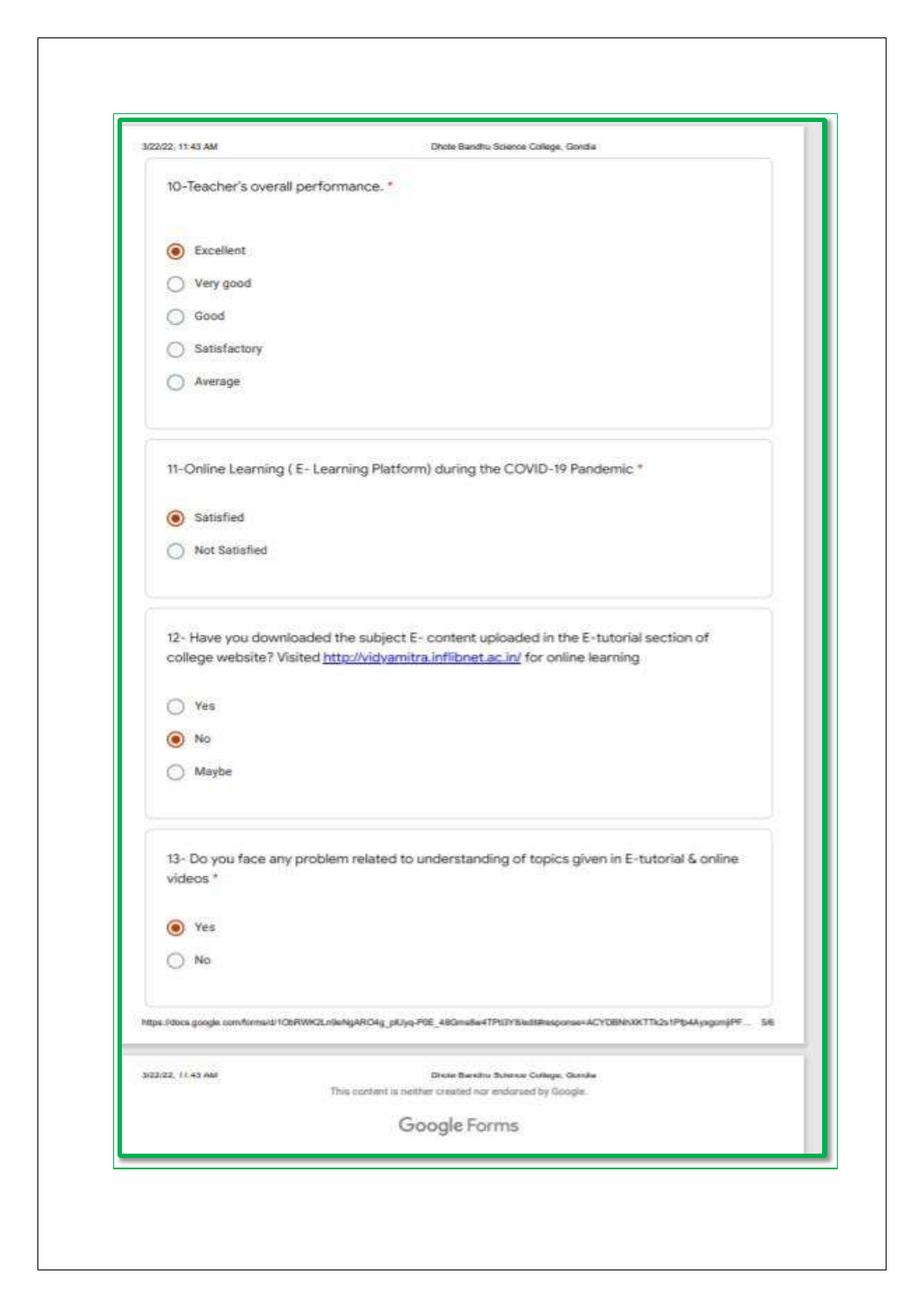# **Students Sample form no. 3**

| 3/22/22, 11:43 AM                                    | Dhote Bandhu Science College, Gondia                                                                                                                                                                                             |  |  |  |  |
|------------------------------------------------------|----------------------------------------------------------------------------------------------------------------------------------------------------------------------------------------------------------------------------------|--|--|--|--|
| Dhote Bandhu Science College, Gondia                 |                                                                                                                                                                                                                                  |  |  |  |  |
| STUDENT FEEDBACK FORM 2019-20                        |                                                                                                                                                                                                                                  |  |  |  |  |
| Programme Name: B.Sc, B.C.A & M.                     |                                                                                                                                                                                                                                  |  |  |  |  |
| confidential. Rank each point on a five point scale. | Dear Student, You are requested to give your frank and objective opinion about the teaching of faculty on under<br>mentioned points. It will help us to improve and maintain the quality of teaching; Your response will be kept |  |  |  |  |
| It was very helpful for me                           |                                                                                                                                                                                                                                  |  |  |  |  |
| Email address *                                      |                                                                                                                                                                                                                                  |  |  |  |  |
| Shrutanvichindhalore5940@gmail.com                   |                                                                                                                                                                                                                                  |  |  |  |  |
| Name of the student *                                |                                                                                                                                                                                                                                  |  |  |  |  |
| Shrutanvi ashok Chindhalore                          |                                                                                                                                                                                                                                  |  |  |  |  |
| Class & Group *                                      |                                                                                                                                                                                                                                  |  |  |  |  |
| $\overline{3}$                                       |                                                                                                                                                                                                                                  |  |  |  |  |
| Mobile No. *                                         |                                                                                                                                                                                                                                  |  |  |  |  |
| 8329816514                                           |                                                                                                                                                                                                                                  |  |  |  |  |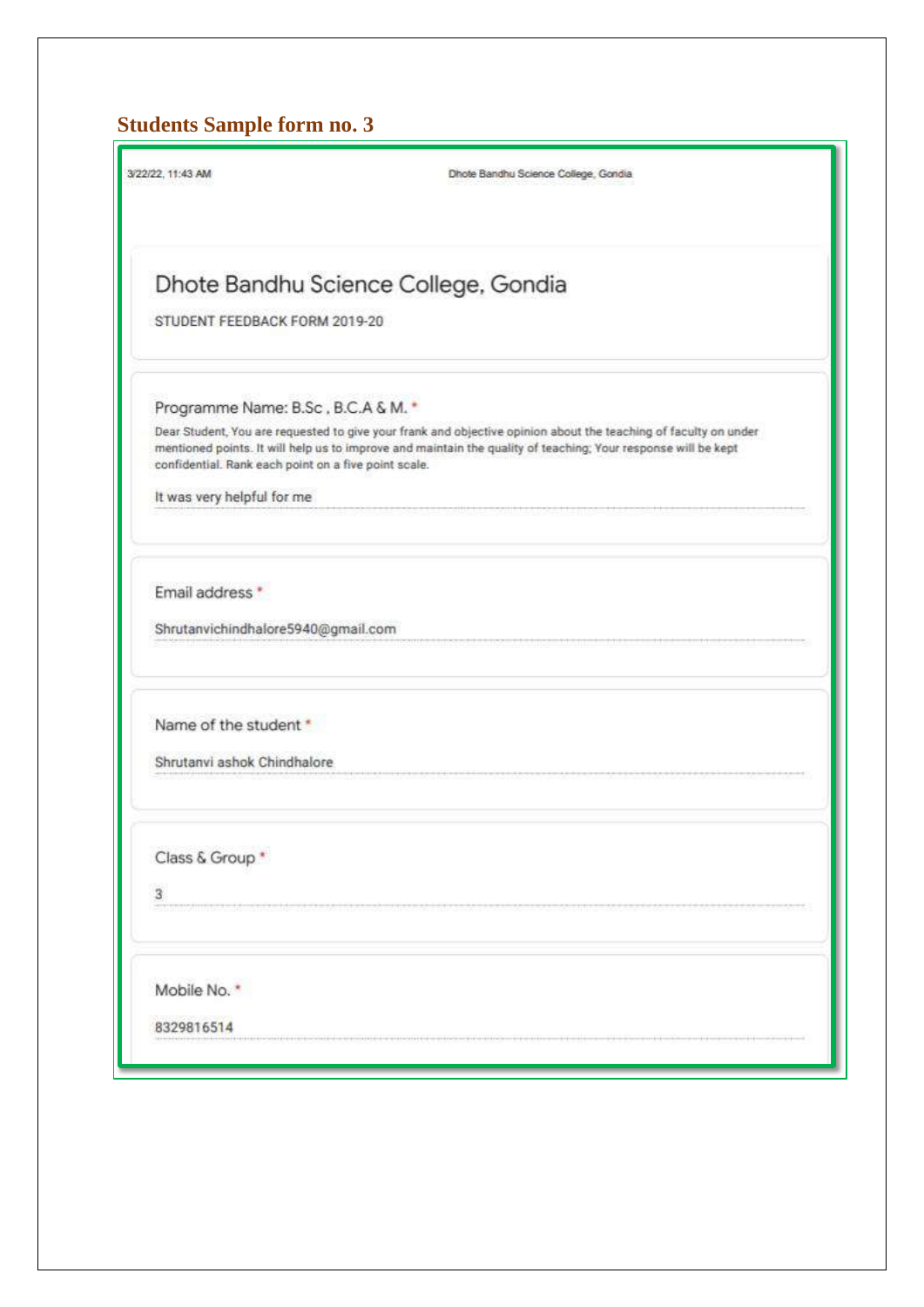| 3/22/22 11:43 AM                          | Dhote Bandhu Science College, Gondia                               |
|-------------------------------------------|--------------------------------------------------------------------|
|                                           | 1-Arrival of teacher on time for delivering lecture / practical. * |
| Excellent                                 |                                                                    |
| Very Good<br>О                            |                                                                    |
| Good                                      |                                                                    |
| Satisfactory                              |                                                                    |
| Average                                   |                                                                    |
| 2-Teacher's Regularity and Punctuality. * |                                                                    |
| Excellent<br>O                            |                                                                    |
| Very good                                 |                                                                    |
| Good                                      |                                                                    |
| Satisfactory                              |                                                                    |
| Average                                   |                                                                    |
| 3-Teacher's Communication Skill. *        |                                                                    |
| <b>C</b> Excellent                        |                                                                    |
| Very good                                 |                                                                    |
| Good                                      |                                                                    |
| Satisfactory                              |                                                                    |
| Average                                   |                                                                    |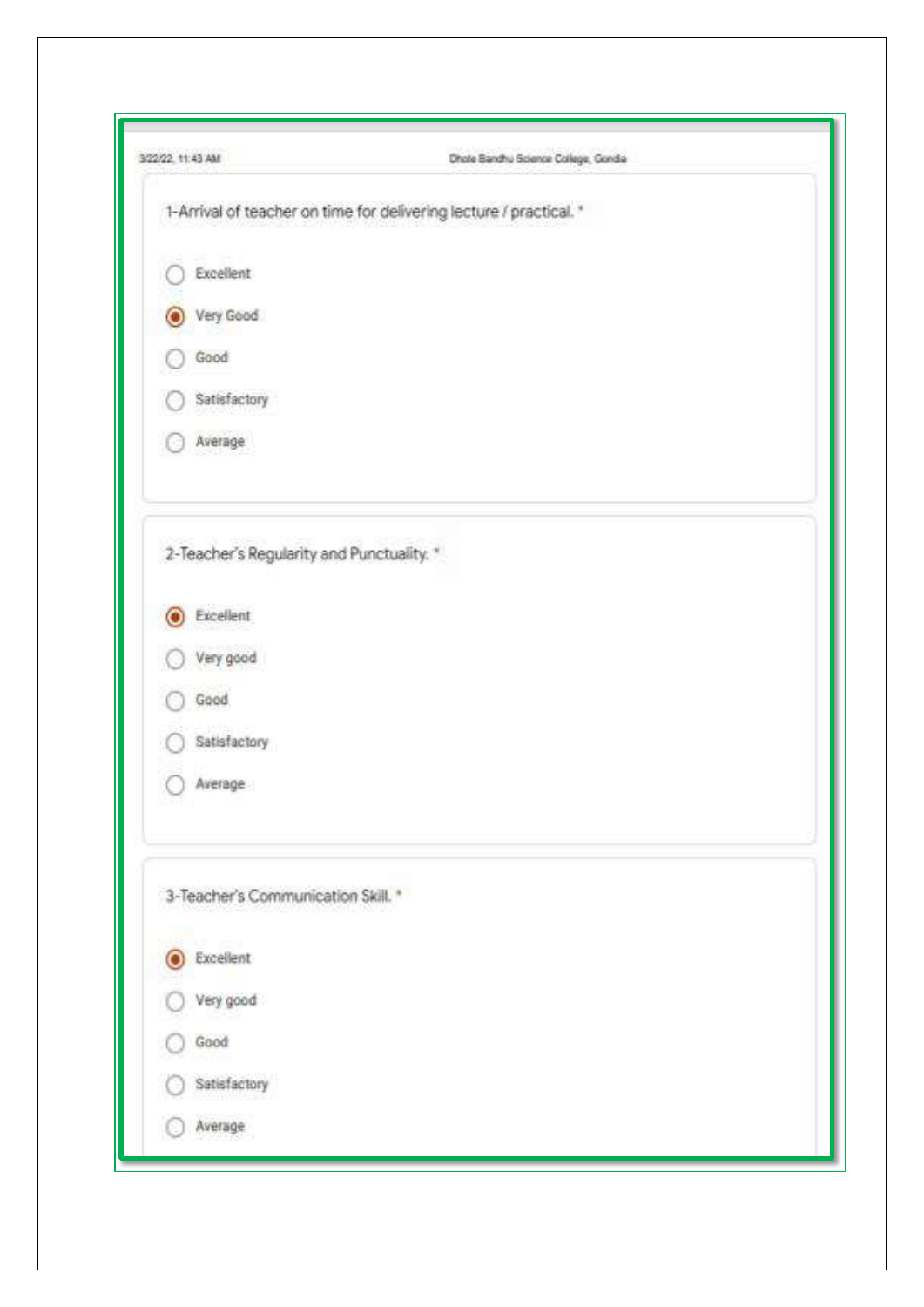| 3/22/22, 11:43 AM               | Dhote Banthu Science College, Gondia                                                  |
|---------------------------------|---------------------------------------------------------------------------------------|
|                                 | 4-Usage of white interactive board -Teacher's computer / IT skills. *                 |
| C Excellent                     |                                                                                       |
| Very Good                       |                                                                                       |
| Good                            |                                                                                       |
| Satisfactory                    |                                                                                       |
| Average                         |                                                                                       |
| 5-Teacher's Subject Knowledge." |                                                                                       |
| <b>B</b> Excellent              |                                                                                       |
| Very good                       |                                                                                       |
| Good                            |                                                                                       |
| Satisfactory                    |                                                                                       |
| Average                         |                                                                                       |
|                                 | 6-Ability to bring conceptual clarity and promotion of thinking ability by teacher. * |
| Excellent<br>O                  |                                                                                       |
| Very good                       |                                                                                       |
| Good                            |                                                                                       |
| Satisfactory                    |                                                                                       |
| Average                         |                                                                                       |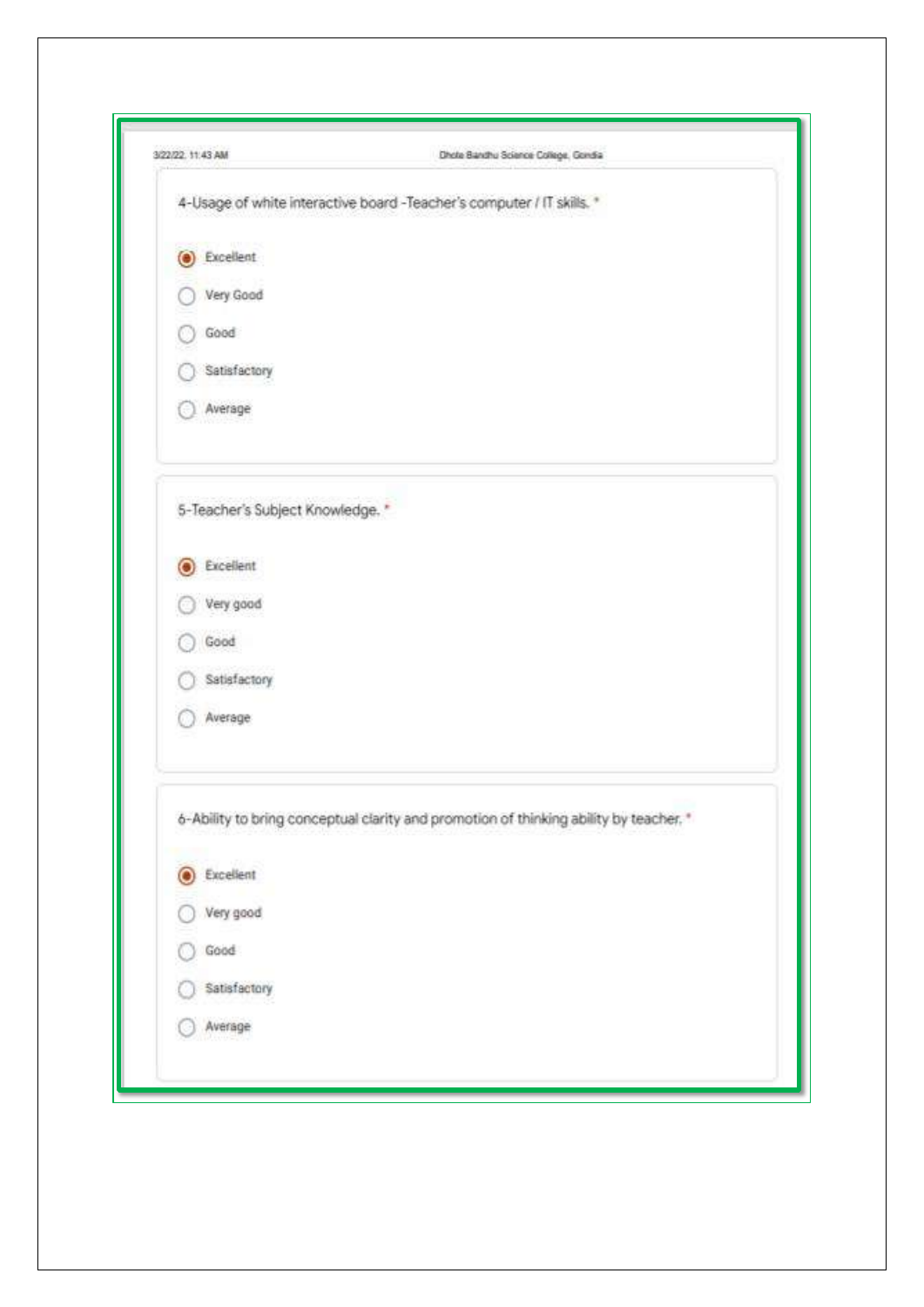| 3/22/22, 11:43 AM        | Dhote Bandhu Science College, Gondia                                                            |
|--------------------------|-------------------------------------------------------------------------------------------------|
| 7-Motivation provided. * |                                                                                                 |
| Excellent                |                                                                                                 |
| Very good                |                                                                                                 |
| Good                     |                                                                                                 |
| Satisfactory             |                                                                                                 |
| Average                  |                                                                                                 |
|                          | 8-Teacher interaction and guidance outside of the class, clarification of doubts /difficulties. |
| <b>Excellent</b>         |                                                                                                 |
| Very good                |                                                                                                 |
| Good                     |                                                                                                 |
| Satisfactory             |                                                                                                 |
| Average                  |                                                                                                 |
|                          | 9-Completion and Coverage of course before examination. *                                       |
| Excellent                |                                                                                                 |
| Very good                |                                                                                                 |
| Good                     |                                                                                                 |
| Satisfactory             |                                                                                                 |
| Average                  |                                                                                                 |
|                          |                                                                                                 |